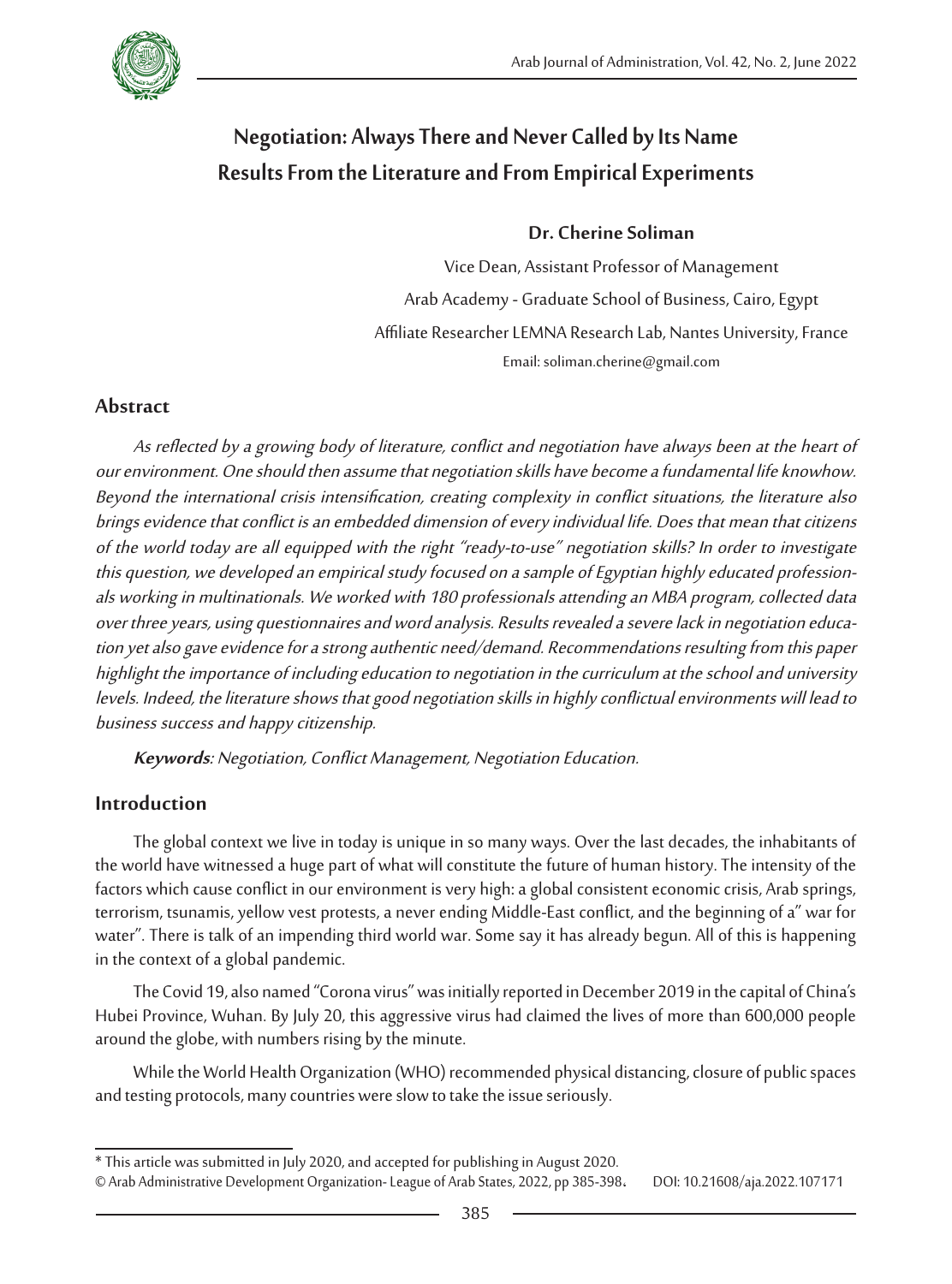The pandemic has aggravated an already difficult international context and has had an impact on the daily personal and professional life of hundreds of millions of people.

Indeed, on the international scene existing conflicts have not been attenuated. On the contrary, they have intensified in such contexts as Palestine, Yemen, Libya, Syria, Iran, just to name a few.

In addition, conflict at work has developed new patterns because of work-from-home stress, which includes such dimensions such as long online working experience, screen hours' stress, visual pressure, poor work life balance, poor health with limited exercise and sleep disorder. This is taking place in a context of business news announcing layoffs, downsizing and the unknown future of many large corporations with thousands of employees on their pay roll.

Conflict also hit hard the domestic environment. Families have been reporting suffering. Unpreparedness for the long months of staying at home has increased domestic violence towards children and spouses. It has also increased mental health challenges and aggravated life at home.

With no prior notice, citizens of the world have found themselves in a new era of conflict. They are new in types and intensity, at home, like at work, like on the social media and the news.

In this context, negotiation skills are essential. How prepared we were to apply negotiation skills will make a difference on how this new reality is managed in an optimal way.

In this context, this article studies to what extent negotiation education had found its place in Egypt, within the Cairo Business Community (CBC). We studied the CBC in previous research, justified by Egypt's past and present central position in history, strategically working to rebuild its economy, global political position, reconstructing its infrastructure and creating a better future after the Arab spring event of 2011.

In order to investigate we started with the literature to identify the fundamentals and foundations of conflict and of negotiation, which emphasize on the reality of conflict in human life, and the particular value of negotiation, with or without a crisis. Section one reviews the literature on conflict in human life. Section two identifies the whats and whys of negotiation. Section three is dedicated to understanding the social dilemma. Section four presents our methodology and field work. Section five presents our results, and then we conclude with the recommendation, limitations section and future research perspective.

## **Section 1. Conflict in Human Life**

Why do people find themselves in need to negotiate? This is how we choose to start this paper. What do we mean by conflict, or how can we define conflict?

In the following paragraphs we focus our attention on work by Rubin (1994); Deutsche (1973); Fisher (1991); Burton (1997), and Lax and Sebenius (1986). Defining conflict was not an easy task as there are many definitions to choose from in the literature; eventually we referred to the one by Rubin et al. (1994) for its simplicity and exactitude: "conflict means perceived divergences of interest, or a belief that the parties' current aspirations cannot be achieved simultaneously".

Two words stand out, interests and aspiration for which we turn to work by Burton (1979). When discussing interests in his book he writes, "We mean most general people's feelings about what is basically desirable. We use them where others use value or needs. Interests tend to be central to people's thinking and action, forming the core of many of their attitude, goals, and intentions".

"Like conflict, interests have several dimensions that can be used to describe interests; to Rubin some interests are virtually universal (such as the needs for security, identity, social approval). Other interests are specific to certain actors. Some interests are more important than others, and such priorities differ from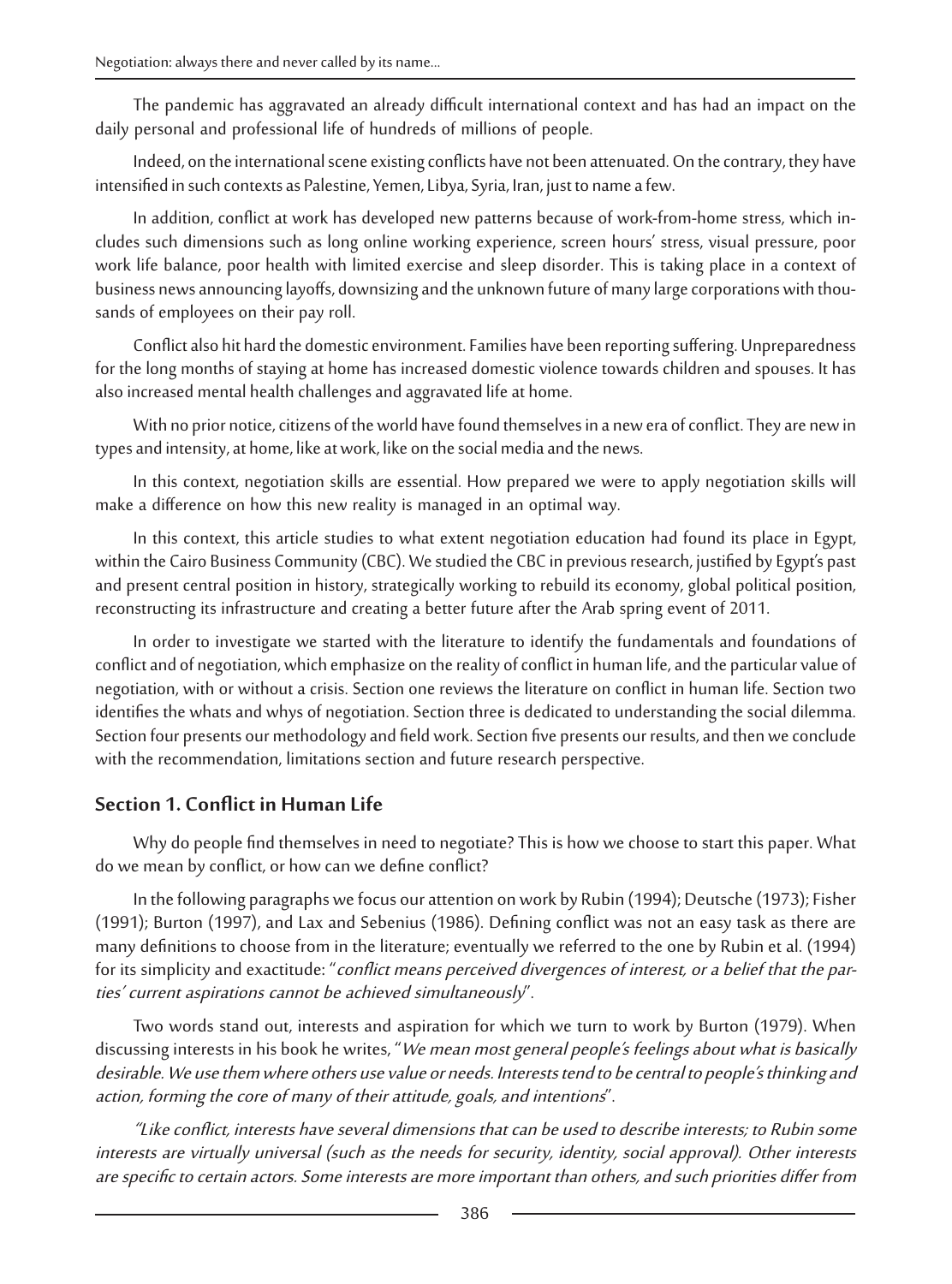person to person. Before a party's interests can clash with those of others, these interests must be translated into aspirations".

Here the term aspiration appears which "in its turn, has several sources, the achievement of the other, the perceived power relation between the parties, past experience and social norms. Conflict exists when a party sees its own and the other's aspiration as incompatible" (Rubin, 1994).

So far, we defined conflict and tried to understand what it is really about by expanding on its definition.

To complete the picture, we would like to point out the existence of many different types of conflict. To cover this topic, we referred to the work of Deutsche (1973). We summarized a first typology of conflict from his work, presented in table 1.

| Type                     | <b>Description</b>                                                                                                       |
|--------------------------|--------------------------------------------------------------------------------------------------------------------------|
| 1 veridical conflict     | this type of conflict exists objectively and is perceived accurately                                                     |
| 2 contingent conflict    | here the existence of the conflict is dependent upon readily rearranged circumstances, but this is                       |
|                          | not recognized by the conflicting parties                                                                                |
| 3 displaced conflict     | here the parties in conflict are, so speaking, arguing about the wrong thing                                             |
|                          | 4 misattributed conflict in this type, the conflict is between the wrong parties and, as a consequence, usually over the |
|                          | wrong issues                                                                                                             |
| 5 <i>latent conflict</i> | this is, in effect, a conflict that should be occurring but is not                                                       |
| 6 false conflict         | this is the occurrence of conflict when there is no objective basis for it                                               |

**Table (1), Conflict Typology, Deutsche (1973)**

In addition, each of the different types of conflict presented in table 1 can be described according to different variables. They are identified by the same author and are presented in table 2.

| Table (2), Conflict Differentiation and Description Variables, Deutsch (1973) |  |
|-------------------------------------------------------------------------------|--|
|-------------------------------------------------------------------------------|--|

|              | <b>Variables</b>     | <b>Details</b>                                                                                                                                                                                                                                                                                                                                                                                                                                                                       |
|--------------|----------------------|--------------------------------------------------------------------------------------------------------------------------------------------------------------------------------------------------------------------------------------------------------------------------------------------------------------------------------------------------------------------------------------------------------------------------------------------------------------------------------------|
|              | ties in conflict     | 1 the characteristics of the par-their values and motivations; their aspirations and objectives; their physical, intellectual,<br>and social resources for solving conflict; their beliefs about conflict, including their con-<br>ceptions of strategy and tactics; and so forth                                                                                                                                                                                                    |
| $\mathbf{2}$ | another              | Their prior relationship to one their attitudes, beliefs, and expectations about one another, including each one's belief<br>about the other's view of him, and particularly the degree of polarization that has oc-<br>curred on such evaluation as "good-bad", "trustworthy-untrustworthy"                                                                                                                                                                                         |
|              | rise to the conflict | 3 The nature of the issues giving its scope, rigidity, motivational significance, formulation, periodic, etc.                                                                                                                                                                                                                                                                                                                                                                        |
|              |                      | 4 The social environment with- the facilities and restraints, the encouragements and deterrents it provides with regards<br>in which the conflict occurs to the different strategies and tactics of waging or resolving conflict, including the nature<br>of the social norms and institutional forms for regulating conflict                                                                                                                                                        |
|              | conflict             | 5 The interested audience to the their relationship to the parties in conflict and to one another, their interest in the conflict<br>and its outcomes, their characteristics                                                                                                                                                                                                                                                                                                         |
| 6            | conflict             | The strategy and tactics em- in assessing and/or changing one another's utilities, disutility's, and subjective proba-<br>ployed by the parties in the bilities; and in influencing the other's conceptions of one's own utilities and disutility's<br>through tactics that vary along such dimensions as legitimacy-illegitimacy, the relative<br>use of positive and negative incentives such as promises and rewards or threats and pun-<br>ishments, freedom of choice and so on |
|              |                      | 7 The consequences of the con- the gain of losses relating to the immediate issues in conflict, the precedents established,<br>flict to each of the participants the internal changes in the participants resulting from having engaged in conflict, the<br>and to other interested parties long term effects on the relationships between the parties involved, the reputation that<br>each party develops in the eyes of the various interested audiences                          |

The conflict types and descriptors identified by Deustche provide already quite a rich vocabulary to describe different types of conflicts.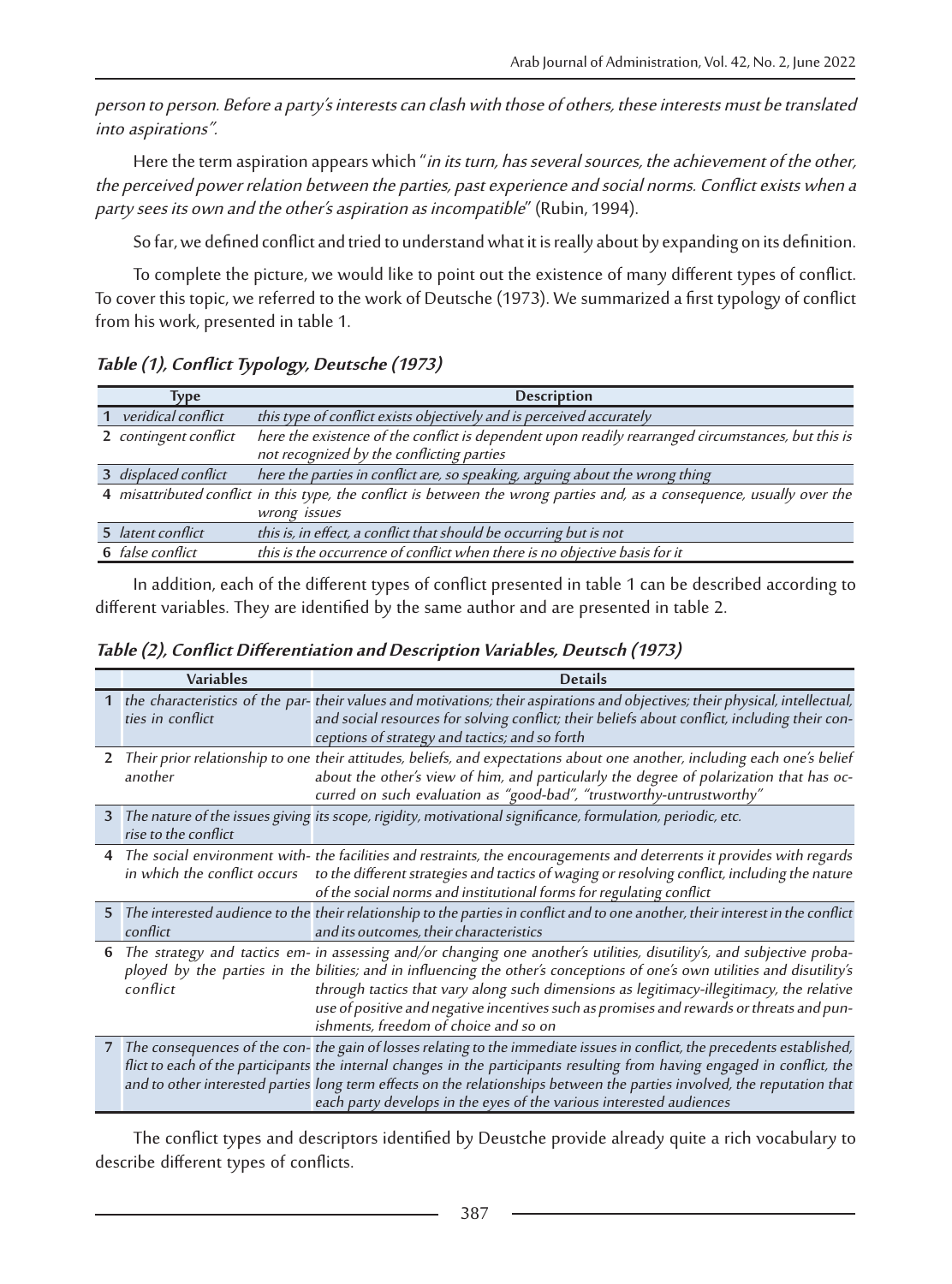The literature also challenges our perceptions by suggesting the co-existence of cooperation and competition in the organization. It also confirms the importance and value of this co-existence on organizational performance. When we turn to conflict and organization, another part of the literature surprises us again with a typology distinguishing between "constructive conflict" and "destructive conflict" which enriches the work of Deustch.

On one hand we have constructive conflicts which prevents "stagnation,] ... [ stimulates interest and curiosity, it is the medium through which problems can be aired and solutions arrived at, it is the root of personal and social change. Conflict is often part of the process of testing and assessing oneself and, as such, may be highly enjoyable as one experiences the pleasure of the full and active use of one's capacities. In ad dition, conflict demarcates groups from one another and thus helps establish group and personal identities; external conflict often fosters internal cohesiveness. Conflict within a group frequently helps to revitalize existing norms; or to contribute to the emergence of new norms" (Deutsche, 1973, p. 9)

While at the same time, and on the opposite side it also does "Weaken the society. When people deal with conflict by contending, each trying to do well at the other's expense, they tend to engage in a set of moves and countermoves that intensifies conflict. We refer to this increase in intensify as escalation. Although conflict need not be destructive in its consequences, when it is bad, it may well be horrid. And cause so much damage to the people who are caught in its machinery" (Rubin, 1994, p. 9)

Good or bad, conflict needs to be managed. Agreements need to be reached. Based on what the litera-<br>ture suggested: "There are four major reasons for the emergence of stalemate: failure of contentious tactics, exhaustion of necessary resources, loss of social support, and unacceptable costs". Rubin, (1994)

"Stalemate is the stopping point in the process of push and counter push. This opens the door to negotiation" (Rubin, 1994, p. 156).

## **Section 2. The Whats and Whys of Negotiation**

To recapitulate, people interact to achieve goals. They want different things in different ways, and times. This results in many conflicts. Be they destructive or constructive they need to be managed, solved and agreements need to be researched. For this the literature suggests negotiation.

To negotiate, in Latin, is to "carry business". Negotiation is the proposed mean for people to manage their differences. Whether these differences are manifested at work, at home or in the streets; impacting relations with their spouse, children and as well colleagues and neighbors; disabling decision making about vacation plans, financial plans, budgets, contracts or even office space distribution. In other words, "negotiation is a fact of life" (Fisher, 1991). Negotiation is a way of living life.

Like conflict, which we presented above, negotiation is a complex concept. It is the result interaction between people; and with people comes the same tension, between cooperation and competition, as in organizations (which are made up of people that interact based on rules decided by the organization).

As mentioned by Lax et al (1986, p.29-30) "Negotiation includes cooperation and competition, common and conflicting interests. In fact, it is typically understood that these elements are both present and can be disentangled. Deep down, however, some people believe that the elements of conflict are illusory, that meaningful communication will erase any such unfortunate misperceptions. Others see mainly competi tion and take the cooperative pieces to be minimal. Some overtly acknowledge the reality of each aspect but direct all their attention to one of them and wish, pretend, or act as if the other does not exist. Still others hold to a more balanced view that accepts both elements as significant but seeks to treat them separately. A deeper analysis shows that the competitive and cooperative elements are inextricably entwined. In practice,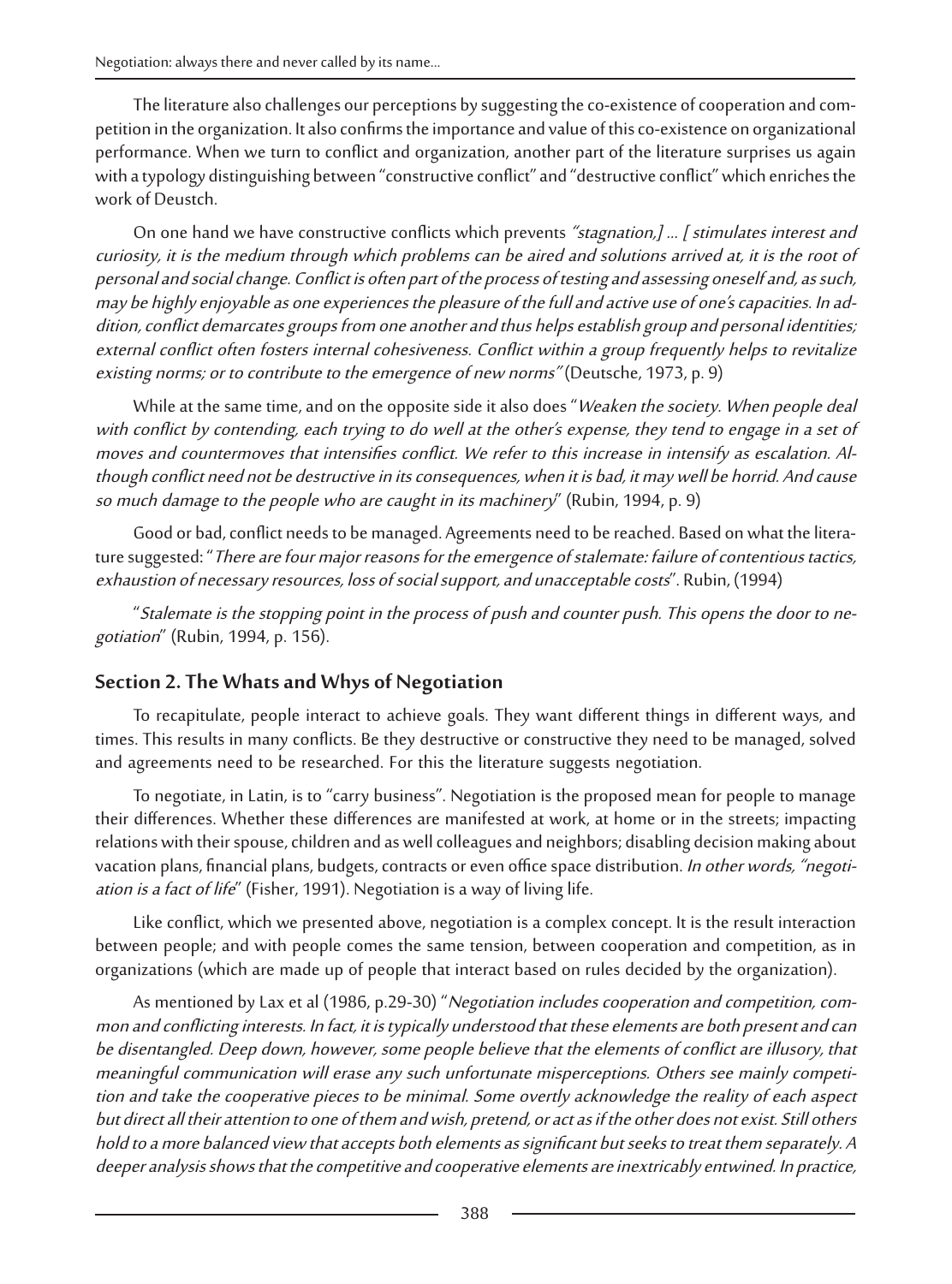they cannot be separated. This bonding is fundamentally important to the analysis, structuring, and conduct of negotiation. There is a central, inescapable tension between cooperative moves to create value jointly and competitive moves to gain individual advantage. This tension affects virtually all tactical and strategic choices? Analysts must come to grips with it; negotiators must manage it."

This takes us to the second level of negotiation introduction regarding two large groups of strategies: distributive negotiation and integrative negotiation.

On one hand there is distributive negotiation; defined by Harvard (2003) as follows "the issue in a distributive negotiator is who will claim the most value. Some people refer to this type of negotiation as zero-sum or constant sum negotiation. The term win-lose is probably more representative of what is involved. In purely distributive negotiation, the value at stake is fixed, and each side's goal is to get as much of it as possible. Relationship and reputation mean little in the tug of war: the negotiators are not willing to trade value in the deal for value in their relationship with the other side. Information plays an important role in this type of negotiation. The less the other side knows about your weaknesses and real preferences, and the more it knows about your bargaining strength, the better will be your position." This refers to a style of negotiation that we will label as competitive.

While on the other hand there is integrative negotiation where: "*the parties cooperate to achieve max*imum benefits by integrating their interests into an agreement while also competing to divide the value. In integrative negotiation, you have to be good at both creating value and claiming it. Many use the term winwin in referring to this type of arrangement. Unfortunately, that term implies that all parties get everything they want, which is rarely the case. More likely, each makes tradeoffs to get the things that they value the most, while giving up other, less critical ones. Sometimes, the two sides' interests do not compete at all. In these cases, the task is to arrive at a deal that integrates their interests as efficiently as possible." (Harvard, 2003). This refers to a style of negotiation that we will label as cooperative.

The above constitute the two broad types of negotiation strategy/orientation in the simplest way. It is also important to highlight that the literature confirms that there is no pure cooperative or pure competitive negotiation. The negotiator tends to overlap between both styles creating a continuum of tension, which is referred to as the "Negotiator's Dilemma", in which the individual, while negotiating, at every moment, is making a decision asking himself in an intimate monologue: should I compete for a maximum gain? Or should I cooperate for the benefit of all? What would I gain in the second scenario? And what do I have to lose in the first one?

The literature invests enormously in explaining the general meaning of the dilemmas as well as developing their specific applications.

From the literature, we understood that this questioning is a human reality. It is the source of the "negotiator's dilemma", of conflict within the organization, due interaction between people who strive to manage their interests and aspirations. The negotiator's dilemma is a subcategory of a wider range of social dilemmas, which we will now review.

## **Section 3. Understanding Social Dilemmas**

To better understand social dilemmas, we thought interesting and suitable to provide a panoramic summary of the concept. What are they? Why do they exist? What is the common point between them?

What we offer here is a minimum, simply an introduction to the wider concept of social dilemma. We found appropriate to start this section with a definition to the concept for which we referred to the work of Kollock (1998) "Social dilemmas are situations in which individual rationality leads to collective irrational-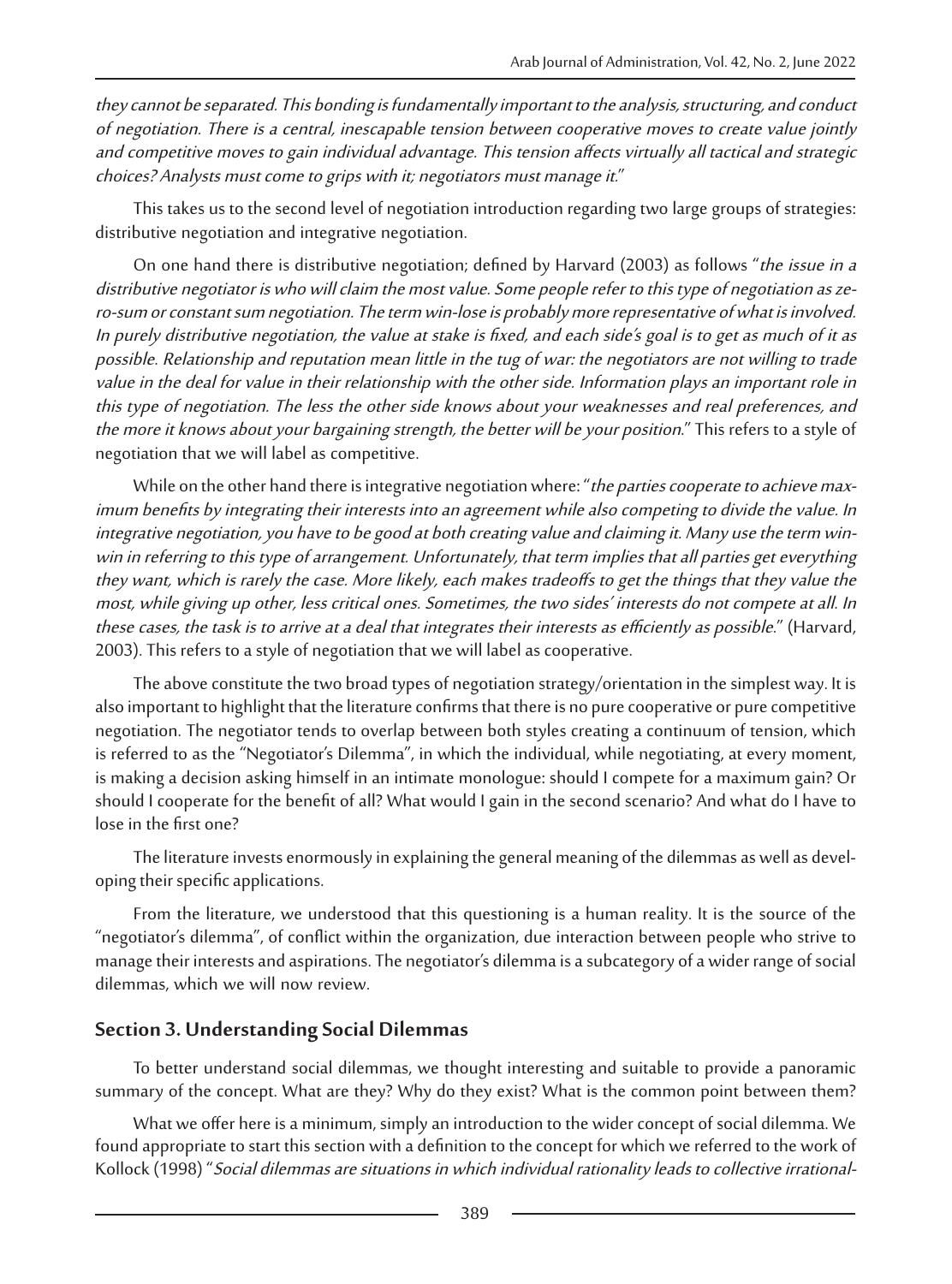#### ity. This is reasonable behavior, which leads to a situation in which everyone is worse off than they might have been otherwise. Many of the most challenging problems we face, from the interpersonal to the inter national, are at their core social dilemmas".

When applied to the organizational context, this explanation suggests that the "wellbeing of the orga- nization is in danger".

Hence, when the individual, in the organizational setting, favors distributive negotiation (competition) securing and maximizing his/her independent sole winnings the collectivity suffers the expense. In this context by collectivity, we refer to the entire organization, as a group of people working together toward to achieve common goal. In such a context, literature supports with evidence, that the organization will be running multiple risks. From negative work relationships to high conflict intensity environment all together leading to negative organizational performance.

Simply put, this dilemma can be defined as the tension between cooperation and competition. More elaboration will follow in the next sections.

"The literature on social dilemmas revolved around three metaphorical stories that have assumed mythic proportions. These stories – the Prisoner Dilemma, the problem of providing Public Goods, and the Tragedy of the Commons – have served as catalysts facilitating and structuring research. Social dilemmas can be narrowed down to "dilemmas that involve only two actors (known as dyadic or two person dilemmas: Prisoner Dilemma; Assurance Game; Chicken Game), and dilemmas involving multiple actors (known as N-person dilemmas, where N is some number greater than two (the Public Good dilemma; the Commons dilemma)". (Kollock, 1998).

With regards to our work, and based on the above, we would like to point out that we are focusing on two-actors-only dilemmas. We now turn to the prisoner's dilemma, which is an illustration of this category. It also enables us to link this type of social dilemma with the negotiator's dilemma, which is at the heart of our paper.

#### **The Prisoner's Dilemma**

This sub section is only a demonstration of the dilemma concept in one of its very famous application, to enable to shed the light on the advantages and disadvantages of cooperation and competition, individu- ally and in interaction.

According to Soliman et al. (2016), "the basic problem occurs when the pursuit of self-interest by each leads to a poor outcome for all. The very famous representation available is the prisoner's dilemma". To elaborate we refer to the work by Axelrod (1984), as mentioned by Soliman et al. (2016) "In the Prisoner Dilemma game, there are two players. Each has two choices, namely cooperate or defect. Each must make

the choice without knowing what the other will do. No matter what the other does, defection yields a higher payoff than cooperation. The dilemma is that if both defect, both do worse than if both had cooperated. As illustrative example: A district attorney know that two prisoners are indeed guilty of a crime, he doesn't have acceptable evidence to convince a jury. The alleged criminals know this. The district attorney presents the following choice problem to each of the prisoners sep- arately. The prisoners are kept separated. Each is given the choice of not confessing or confessing." The game is summarized in table 3.

#### **Table (3), Summary of Prisoner's Dilemma Outcomes, Axelrod (1984)**

|            | Player One                    |                                                    |                                                                                                               |
|------------|-------------------------------|----------------------------------------------------|---------------------------------------------------------------------------------------------------------------|
|            |                               | Cooperate Not<br>Confess                           | <b>Defect Confess</b>                                                                                         |
| Player Two | Cooper-<br>ate Not<br>Confess | (1 year, 1 year)<br>$R - 3R - 3$<br>al cooperation | $(5 \text{ years}, 0 \text{ years})$<br>$S=0. T=5$<br>Reward for mutu-Sucker payoff Temp-<br>tation to defect |
|            | Defect                        | $(0$ years, 5 years)<br>Confess $ T = 5, S = 0$    | $(3 \text{ years}, 3 \text{ years})$<br>$P = 1, P = 1$<br>Punishment for<br>mutual defect                     |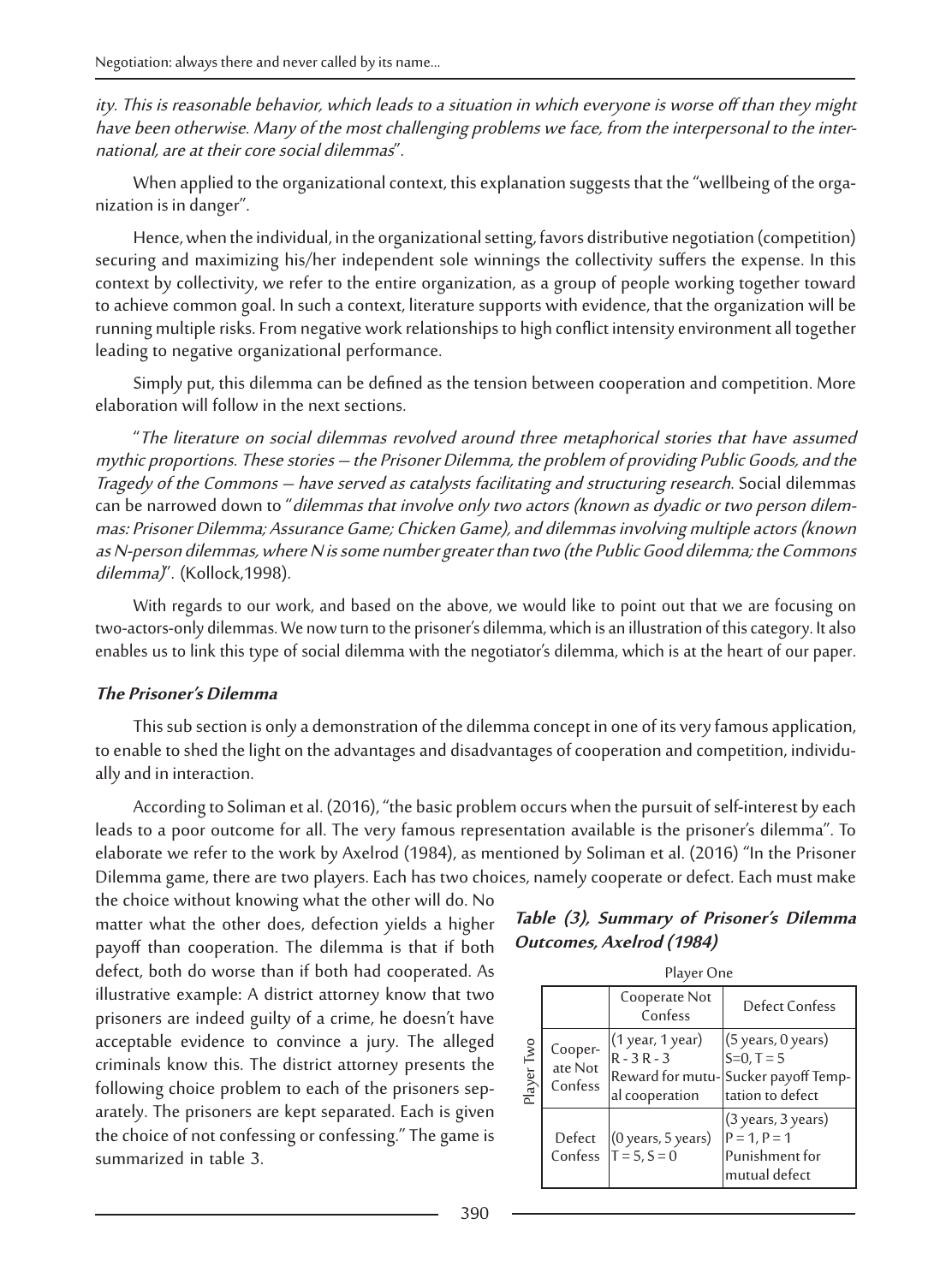Table 3 introduces the idea that if you try to maximize your personal gains by competing versus a cooperative opponent; it also shows that cooperation from both parties is the best outcome for mutual gain. However, if your initiate cooperation and if it is not reciprocated, you end up with the worst outcome.

This is the problem with cooperation, if you are the only side cooperating you lose.

Leaving, the individual wonder: while cooperation is the best strategic choice for common interest, competition seems to be not only the way to maximize individual interest but also to protect yourself from your opponent's choice of non-cooperative strategy deployment.

#### **The Negotiator's Dilemma**

Having seen the above, we can now get more specific in the field we intend to focus on. We turn to the negotiation application of the prisoner's dilemma essence in "The Negotiator's Dilemma".

Based on the literature, in negotiation negotiators either create value or claim it. Let us explain what we mean and what are the implication for the negotiators dilemma.

According to Lax (1986), on one hand "In the value-creating view negotiators work primarily to increase the available resources, to find joint gains or "win-win" solutions, wherein all the parties will benefit. Negotiators must act cooperatively, and successful negotiators are open and creative. They share information, communicate clearly, maintain a cooperative attitude and focus on developing common interests".

On the other hand, still according to Lax "In the value-claiming view negotiators work primarily to claim the largest share of the disputed goods. To be successful negotiators must engage in hard bargain ing; they must "start high, concede slowly, exaggerate the value of concessions, minimize the benefits of the other's concessions, conceal information, argue forcefully on behalf of principles that imply favorable settlements, make commitments to accept only highly favorable agreements, and be willing to outwait the other fellow."

The tension between cooperative value-creating strategies and competitive value-claiming strategies is the Negotiator's Dilemma. This dilemma, as we will explain below is closely related to the famous prison- er's dilemma.

Based on Lax and Sebenius (1986), the Negotiator's Dilemma can be summed-up as follows:

- **1-** If the two parties who are negotiating cooperate, they may obtain a GOOD outcome for each party
- **2-** If only one party choses to cooperate while the other one competes, the competitive party will WIN and the cooperative party will LOOSE
- **3-** If both parties involved in the negotiation compete then they both obtain a MEDIOCRE outcome.

Consequently, both parties should be better off if they cooperate. However, uncertainty has to be taken into account. None of the parties involved can be sure of their opponent's strategic decision. Each one is exposed to the danger of an unreciprocated cooperation and thus, takes the risk of losing.

But should one really compete when it is demonstrated that cooperation brings a better outcome?

According to Lax (1984) "acting on a rational calculation of their individual best interests' causes the parties to forego cooperative gains, and actually leaves them worse off than they could have been. In real negotiations, these choices present themselves at each stage, and the line between creating and claiming tactics is not clear-cut. The authors suggest that the negotiator's dilemma can be seen as a metaphor for understanding the general tension between cooperative and competitive strategies".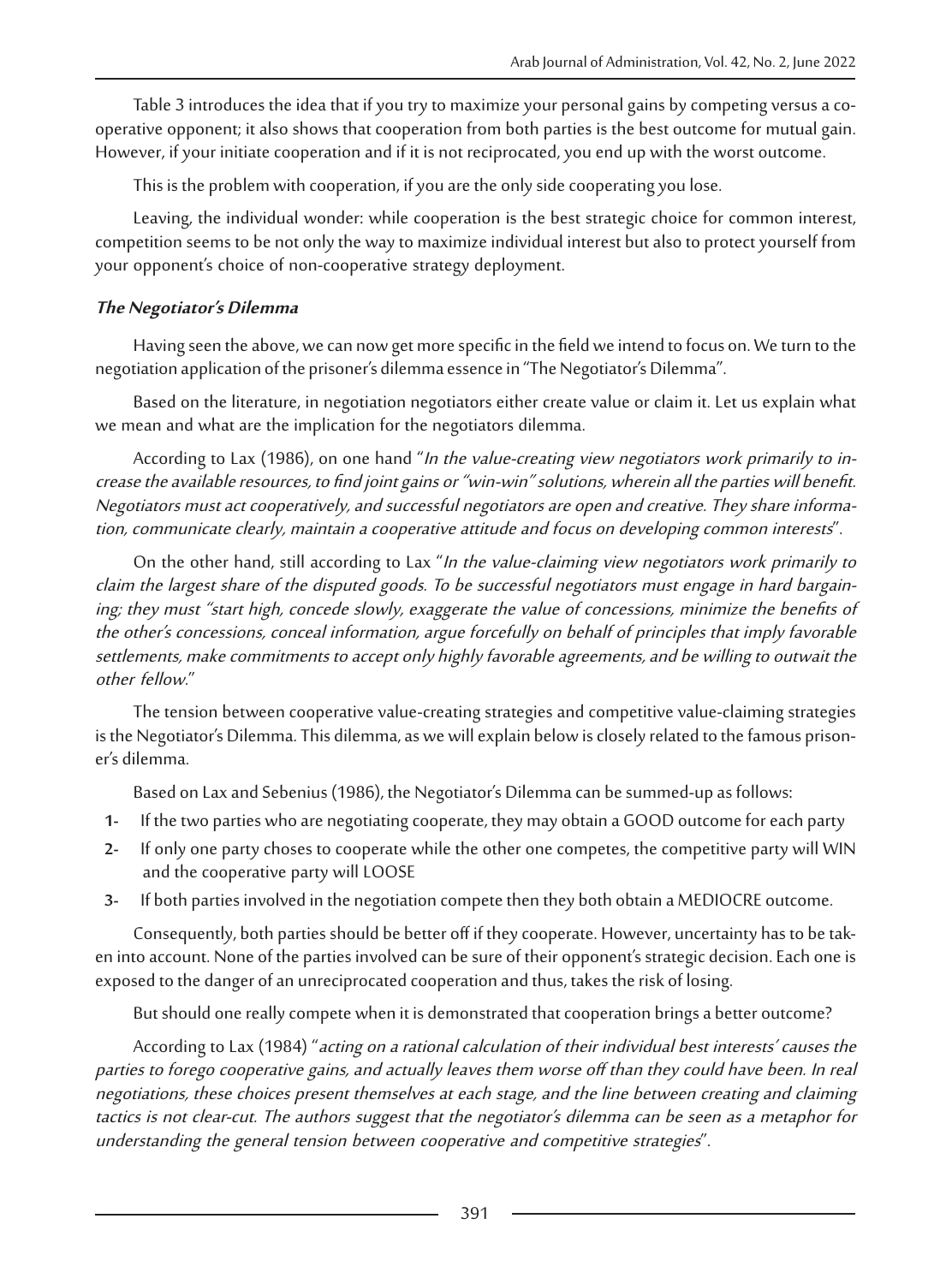#### **Conclusions Drawn From the Review of Literature**

To summarize, the literature states that conflict is real. That we are all negotiating, we all negotiate all the time. Yet are all members of society conscious of this reality and of the ubiquity of negotiation? This has implications for education in such fields as mathematics, science, writing and presentation skills. While certain societies learned the lesson and worked on incorporating negotiation education, first in continuous education, professional training and then one step further, in university curricula (starting with business schools, political science schools as well as social science degrees, and moving on to engineering, in medical and post graduate studies). Some countries, particularly in Canada and the USA, are introducing negotiation and mediation (which is an assisted negotiation) as a curriculum, as well as a practice of conflict management at primary and secondary school levels (Bluon 2005, Chittonran 2010, Cunningham et. al 1998, Gauley 2006, Haft et al 1998, IREX 2013). We even found a study by Tupper (2009) of "high school students] who negotiate school spaces beyond the classroom within a broader context of citizenship edu cation and identity construction".

Our objective is to investigate this issue in a particular context that has always been at the center of our interest and support, which is the Egyptian context.

It is our assumption that even societies that do not give proper attention to negotiation education have an authentic need. It could very easily be addressed with the introduction of a new curriculum. We also believe that a fundamental aspect of preparing the future generation for a never-ending complex global environment is to provide it with proper conflict management skills. Thus, it is crucial and obvious to give attention to negotiation, as a science, as a discipline, which targets all the segments of the population.

In order to investigate how and by whom the need for negotiation is expressed, we developed a fieldwork design, which we will present in the next section. We aim to test the presence of negotiation and the need for negotiation education among a sample of well-educated professionals in the Egyptian business environment with the objective of generating recommendations to enhance the citizens of Egypt's experience with conflict in life.

## **Section 4. Methodology and Fieldwork**

Our work focused on the individual's perception and positioning in the practice of negotiation by analyzing the words they use when answering questions about negotiation. The foundation in the literature review insists and supports the fact all individuals are constantly negotiating, conducting ordinary negotiations or professional/planned negotiations.

Yet are individuals aware of the negotiation context/situation? In some environments negotiation is a well-defined education and business activity enabling a society-wide understanding of the concept. Other environments are still behind on negotiation understanding and education positioning their act of negotiation under different labels. This practice might be at the base of a poor negotiation performance leading to profound negative results on the personal as well as professional context. The assumption is that even if negotiation is a universal factual practice, the lack of formal negotiation education leaves members of society unaware that they are negotiating and in full obscurity about practice, results and evaluation.

In order to test this assumption, we performed an empirical study on multiple groups of professionals. A qualitative search based on questionnaires and an analysis of the words used in the answers. Data was collected over 3 years (2016-2019) with small groups of 20 to 25 professionals at a time: all in all, 8 groups, totaling 180 people were involved. We now turn to a presentation of the fieldwork design.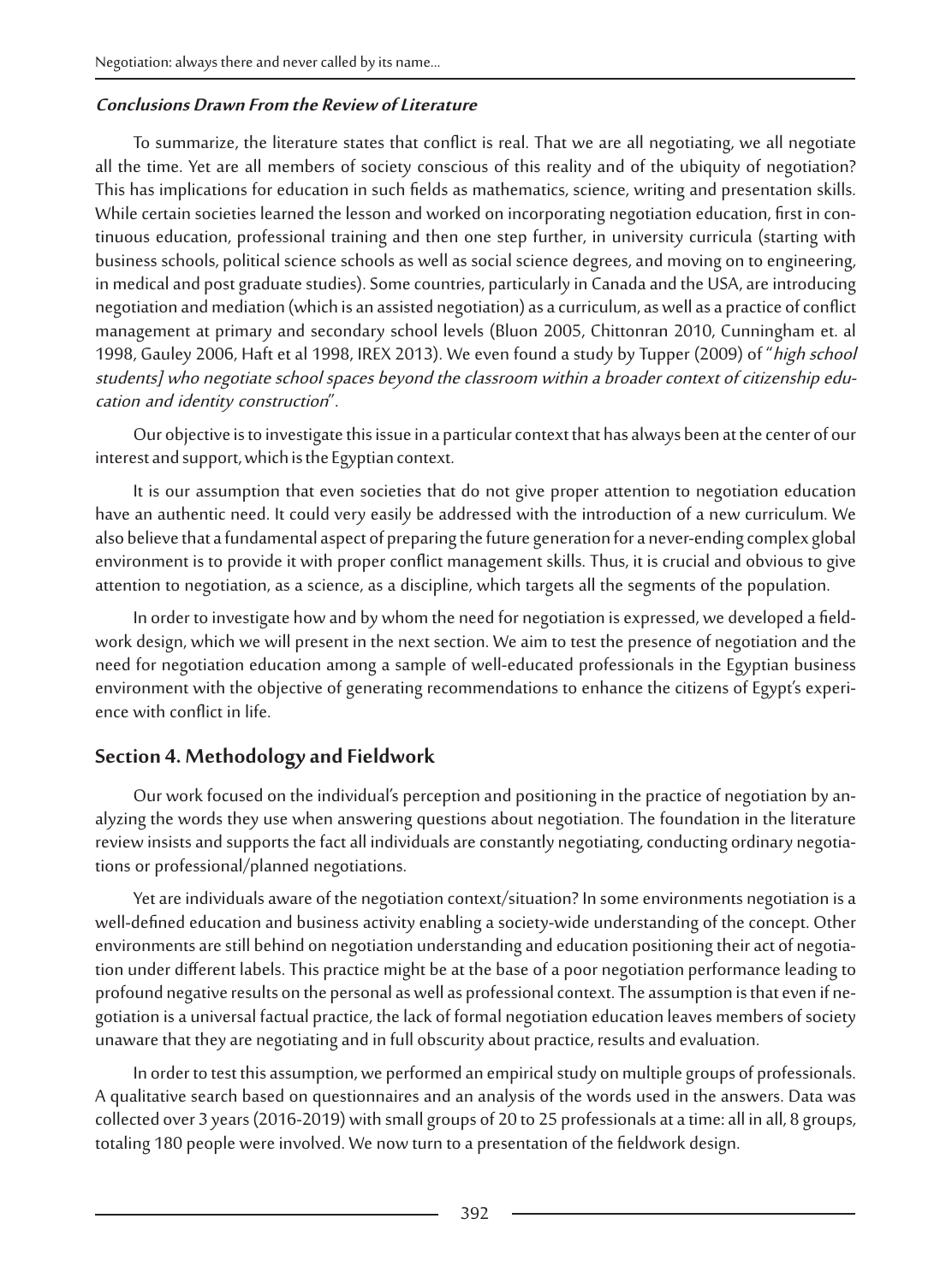The selected populations were all MBA students (master of business administration), general characteristic summarized below in table 4.

The population studied shares a common career and education aspiration. Yet we have an<br>interesting industry diversification representation, as well as career advancement diversification in the sample. The age group distribution reflects

#### **Table (4), Population Characteristics**

| Population characteristics |                                                               |  |
|----------------------------|---------------------------------------------------------------|--|
| Gender                     | Males and females                                             |  |
| Total number               | 180                                                           |  |
| Age group                  | 30 to 55                                                      |  |
|                            | Professional status All working in multinational corporations |  |
| Nationality                | All Egyptians                                                 |  |

that we have a diversity of hierarchical positions, from entry-level non-managerial professional activity, to senior management position. Data was collected over a period of 3 years, from a particular course that is offered twice a year, fall and spring, from 2016 through 2019. Classes of 20 to 25 participant, eight classes, for which we provide consolidated results. We divided the 180 participants into two groups. A group of 160, with no prior negotiation training, which we will refer to as population A; and a group of 20 participants, representing 12% of the sample population, with prior negotiation training provided by the author earlier in their curriculum. They will be referred to as population B.

It was important to separate population A from population B in order to avoid prior education bias in our analysis.

The questions used were originally brainstorm material prior to introducing a chapter on communication, conflict and negotiation in a "Contemporary Man- agement" MBA core course. It was taught during the first semester of the students in the MBA. The answers, the hesitation, the confusion that resulted from the students trying to answer the questions were the reason why we wanted to investigate the answers. In figure (1) we list the questions given to the students before the intended chapter was discussed.

| Q1 Have you been subject to earlier Negotiation Education/training? |
|---------------------------------------------------------------------|
| Yes, or No                                                          |
| Q2 If Yes, please answer to the following:                          |
| When?                                                               |
| Where?                                                              |
| Why?                                                                |
| What do you remember from the content?                              |
| If no, please answer to the following:                              |
| Q3. a. What is Negotiation?                                         |
| Q3. b. In your opinion, who is involved in negotiations?            |
| Q3. c. How do you manage situations of disagreement?                |
| Family context:                                                     |
| Work context:                                                       |
| Errands and personal context:                                       |
| Q3. d. Who needs negotiation training?                              |
| Q4. Would you be interested in attending a negotiation training?    |
|                                                                     |

**Figure (1), Participants Self-assessment Questions**

Students were requested to take 15 minutes to answer these questions in class. Then we started the lecture by discussing their answers and moving to the chapter content.

Having these questions prior to the lecture, in a controlled environment, stimulated the students/par- ticipants' self-positioning in negotiation knowledge and practice. Simply terminology and words used in their expression gave us an insight of their capabilities and limitations. It is important to mention that these questions were fully discussed after collecting their answers and before we started the lecture content. The main objectives from the questions can be listed as follow:

- **1-** Separate those with prior negotiation training or experience from those without? With the objective of:
	- a- Estimating how many people had prior access to this particular type of education?
	- b- Compare and consolidate results according to different variables
- **2-** Estimate their level of understanding of negotiation in terms of terminology, context, types if ever.
- **3-** When they talk about negotiation, without using this word, what other words do they use?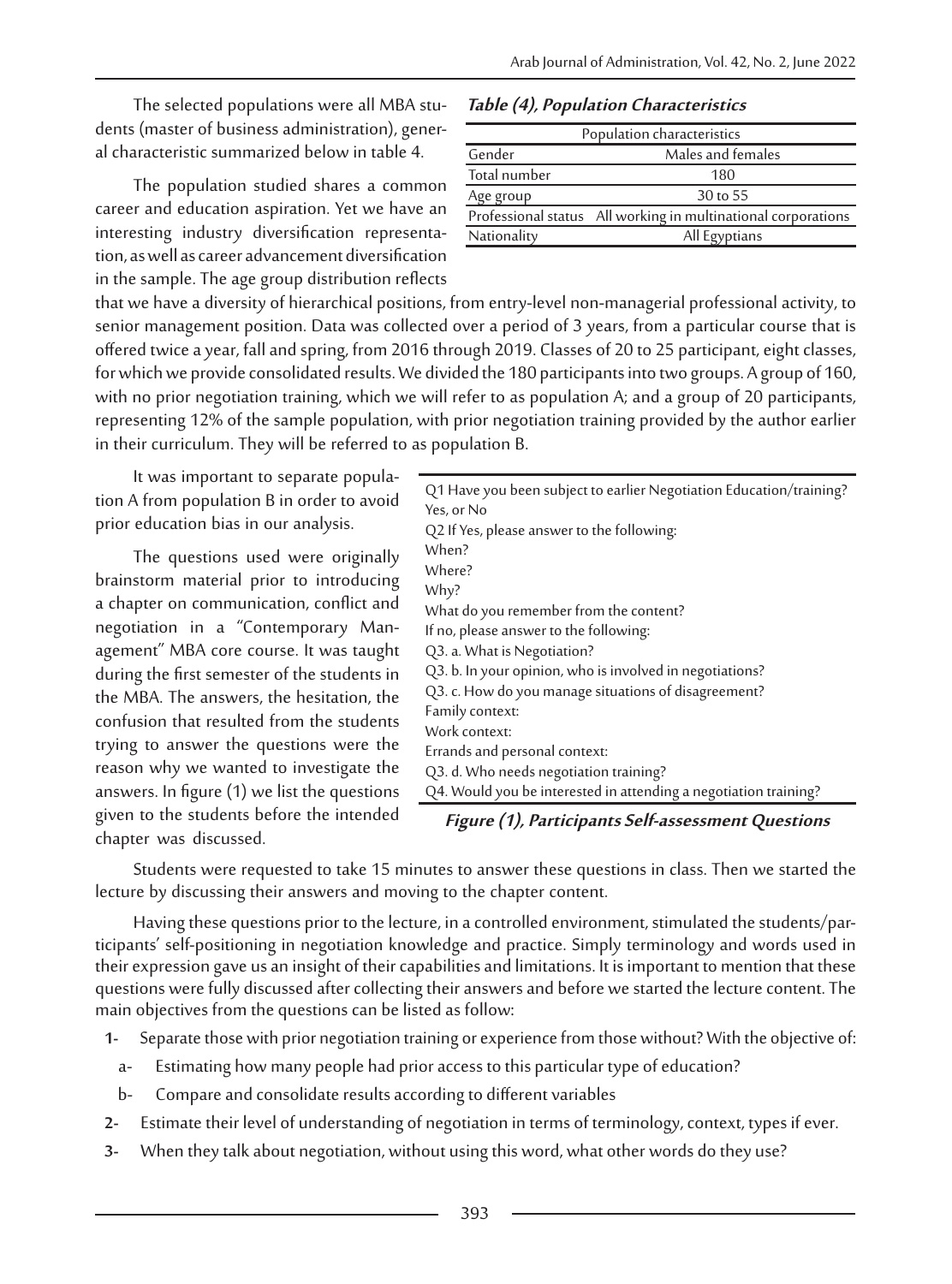#### **Section 5. Results**

Results from the questions and the wording analysis complemented one another. Having controlled the participants' original negotiation knowledge through question one has helped us distinguish the results of population A from population B, analysis results summaries in table (5) below.

#### **Population A**

Population A represents 88% of the participants in this sample compiled over three years. Here are a few examples of the answers obtained.

Question 3.a: Only 2% of the participants stated that negotiation is a conflict resolution method applicable to all conflicts situations in a person's

life. 98% of the population, after hesitation correlated negotiation to contracts and deals agree-<br>ments, within the formal setting of business senior management context. Sample of words collected in table (6).

#### **Table (6), Words Used to Describe Negotiation**

| Question 3.a. | <b>What is Negotiation?</b>                             |
|---------------|---------------------------------------------------------|
|               | Words used Disagreement management; reaching agreement; |
|               | concluding a contract; Win win, deals, contact          |

When discussing the answers to this question with the participants, we observed many hesitations. Many of the respondents did not understand that they actually had learnt negotiation skills through their years of practice. They had hesitations in correlating their activities to negotiation and were unconscious of the fact that they actually were negotiators on a daily basis, despite of what the literature says on the subject.

Question 3.b. This particular question usually starts raising doubts about how the respondents define negotiation. A list of the words used to answer this question is presented in table 7.

**Table (7), Words Used to Describe Who Conducts Negotiation**

|       | Question 3.b. In your opinion, who conducts negotiations? |
|-------|-----------------------------------------------------------|
| Words | Managers, leaders, senior managers, in business           |

55 % of population A supported the idea that negotiation is for managers only, a functional requirement for them; 35 % replied that it a concerns the life of organizations only. Only 10% came with the deduction that "every respondents led them to open their eyes as to what negotiation really is. They became more involved. A level of self-projection and self-integration with this revelation creates an intense need for participation and a personal interest in the discussion.

We now move on to the question 3.c, sample of words summarized below is table 8.

This question was multi-purpose, with the objective of reaching a conclusion at the end of the lecture that, for all of the above, negotiation skills apply. However, in the answers to this question the word nego- tiate/negotiation is only used in relation to the

professional context, and only for a minority of respondents. We were always surprised that the word "negotiation" almost never came to the mind of the respondents, leading to a situation<br>of "absent minded negotiators". It is very interesting to note that all the other words that were<br>used as a substitution, are components of a negotiation process or outcome, such as: win-win, win-lose, relationship, the other, mutual agree-

#### **Table (8), Words Used to Describe Situations of Disagreement**

| Question How do you manage situations of disagreement?                              |  |
|-------------------------------------------------------------------------------------|--|
| a. Family context                                                                   |  |
| b. Work context                                                                     |  |
| c. Errands and personal context                                                     |  |
| Words a. Discussions, debates, fights, authority, power,<br>accommodate, compromise |  |
| b. Negotiate, compromise, agreements, win-win<br>c. Bargaining                      |  |
|                                                                                     |  |

#### **Table (5), Percentage of the Population With and Without Prior Negotiation Training**

| Have you been subject to earlier |                     |  |
|----------------------------------|---------------------|--|
| Negotiation Education/training?  |                     |  |
| Yes or No                        |                     |  |
| 88% No                           | <b>12% Yes</b>      |  |
| <b>Population A</b>              | <b>Population B</b> |  |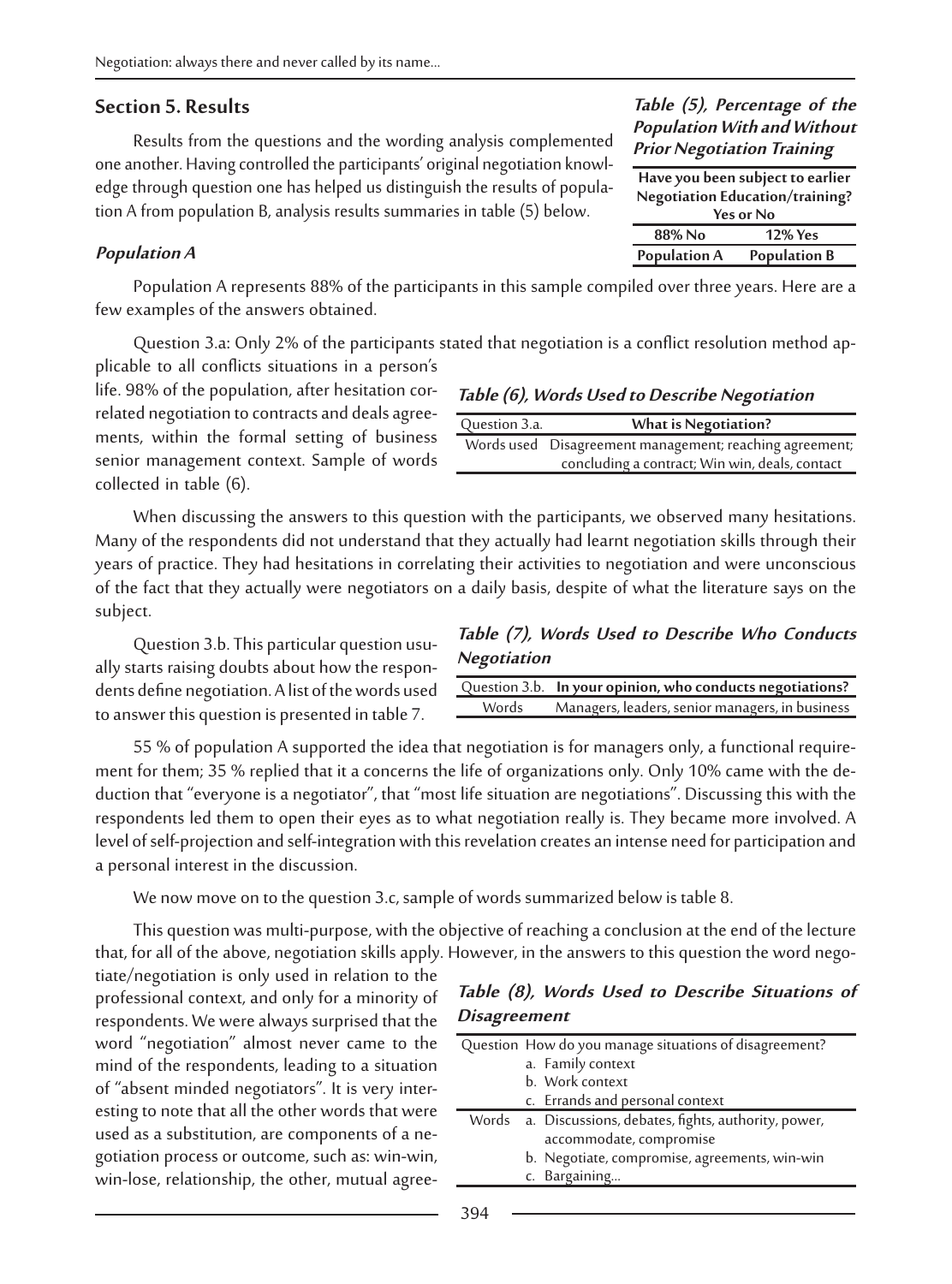ment; yet the respondents do not associate it with the idea of negotiation and with the specialized terminology which comes with it.

Now we turn to question 3,d. The nature of the question is different, more of a projection is needed here from the partici-

#### **Table (9), A List of the Words Used to Say Who Needs Negotiation Training**

|       | Question Who needs negotiation training? |
|-------|------------------------------------------|
| Words | Managers, leaders, everyone              |

pants. A list of the words most frequently used by the participants is presented in table 9.

75% of the respondents in population A support the idea that managers need negotiation education and training. Only 25% concluded that everyone needs negotiation training. How representative of the Cairo Business Community is this answer? We cannot answer this question at this point.

Question 4, was the easiest one to analyze. All the respondents are unanimous in declaring their in-<br>terest for negotiation education. Even prior to knowing exactly what it and how important and vital it is,<br>yet profession tiation training. Some members of population B also see the need for negotiation education for their other contacts: business partners, family, and friends. We have also found that 3% of the respondents also that

recommend negotiation education be integrated earlier in education and across different disciplines. Sample of the words used by the respondents are summarized in table 10.

### **Table (10), Words Used to Define Who is Interested in Attending a Negotiation Training**

Question **Would you be interested in attending a negotiation training** Everyone, I am, my kids, my wife, my father, my boss

## **Population B**

While population B only represents 12% of our sample, it was interesting to dig deeper and analyze what they know of negotiation and how their education to negotiation does actually translate into their perception of situations and their application to negotiation.

**Table (11), Words Used by the Respondents to Describe What they Remember From Prior Training to Negotiation**

| Question | $1 -$ | When?                                                                                |
|----------|-------|--------------------------------------------------------------------------------------|
|          |       | Where?                                                                               |
|          | 3-    | Why?                                                                                 |
|          | 4-    | What do you remember from the content?                                               |
| Words    | $1 -$ | When? Through professional training                                                  |
|          | 2-    | Where? Off the job training                                                          |
|          | 3-    | Why? Either required by management or offered and I took the opportunity             |
|          | 4-    | What do you remember from the content? Most common answer: ZOPA, BTNA, win-win, win- |
|          |       | lose, reservation price, nice training, very useful, not much, I kept the material   |

The analysis of population B's answers to question 2 suggests that they have a knowledge of negotiation which focuses on immediate applicability and not on the wider inter and intra-organizational context, and not on the identification of different types of negotiation, such as formal and ordinary negotiation. This means, according to us, that corporate understanding of negotiation is underdeveloped and incomplete.

The overall results are very alarming and promising at the same time. We had the privilege to access a professional community that distinguishes itself by its common interest in continuous education and devel- opment. We were working with an elite of individuals who are invested in self-development. However, we noticed a severe lack of awareness of "negotiation" as a specific discipline, and a very narrow perception of who uses negotiation (top managers only). Nevertheless, we noticed a clear hunger, interest, curiosity and willingness to be enrolled in a negotiation training/education opportunity.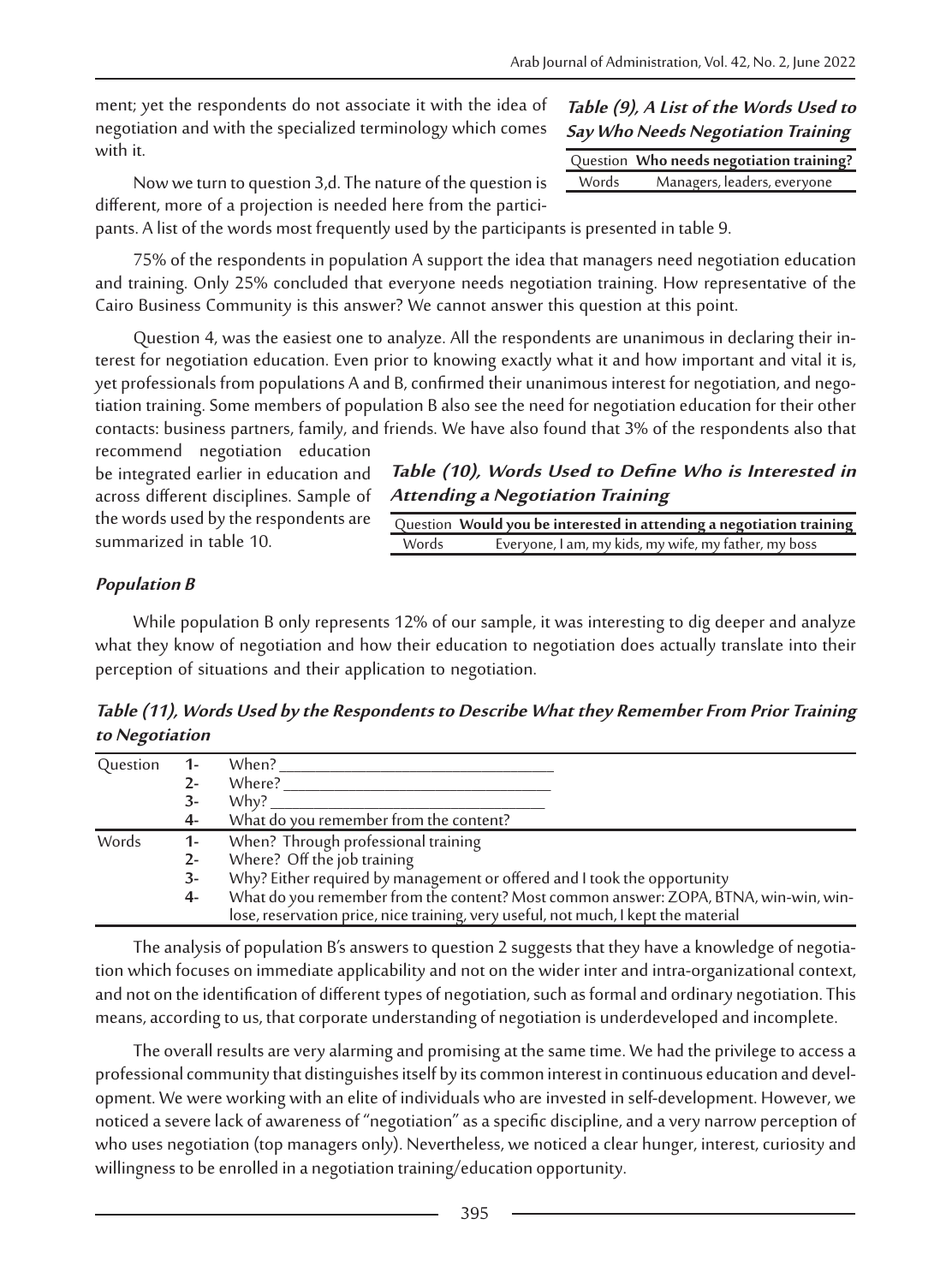Is this a translation of a real need? Or is this an expression of desiring what one does not have? Or is it an authentic expression of a profound self-struggle in life and the need to find a better way to live.

## **Recommendations, Limitations and Avenues for Future Research**

The initial objective of this entire experiment was to defend the idea that negotiation is a life success tool, not only in business, but in all the compartments of life. We wanted specifically to address the case of those communities and countries, which do not include negotiation as part of the university and even school curriculum. The literature provides us with evidence that we are all negotiating our way through life. It also proves that negotiation is a science, a discipline that needs both theory and practice.

The fieldwork on the other hand comes to prove that until now professionals from the CBC consider negotiation to be a purely business and senior management skill. This limits the opportunity for education training to a very small share of the population, despite a huge need and clear demand.

# **One Rrecommendation Above All: Introduce Education to Negotiation at All Levels**

Our results lead us to one recommendation only, with the potential for many impacts; **introduce education to negotiation at all levels of the school and university curriculum**. We aim for this to have an impact on society.

Beyond training, we also recommend to introduce education at work. Education is by definition a cycle that involves information providing, integration into practice, opportunity for practice and long-term follow up for feedback, improvement, and practice integration for reinforced results.

Negotiation at school level has found its way in international curricula in Egypt, with results that de- serve high attention. In future research we would be interested in analyzing how this model has found itself in Egypt, what results it is leading to, and to which extend it is steering change. Most important if these practices came to be introduced in the rest of the schooling system, what would be required in terms of infrastructure and human resources to lead to positive results?

Negotiation at University level is still very limited to optional courses, in particular fields only: business schools, political science schools and sociology studies schools. From our experience in teaching similar<br>courses, the demand is very high. The short-term results highlighted in our earlier publications are outstanding but the offer is very limited. (Soliman et al., 2014, 2017), More negotiation courses and opportuni-<br>ties to practice through mediation clinics at University level are needed.

As a conclusion, I hope the literature has proven that there is no doubt that we all negotiate at all times. That we can be better negotiators if we have benefited from a good education to negotiation. I hope the recommendations can give the Egyptian nation a better chance in managing its conflicts. In these difficult times the world is constantly creating and living for more successful personal and professional results, for a more peaceful organization and society productive performance at large.

If negotiation can make people manage conflict not only peacefully but also successfully, taking the amount of conflict we face in life, I believe our recommendations might lead to the creation of a new version of the same population, a much happier citizen.

## **Limitations and Avenues For Future Research**

We admit that we have a number of limitations in our research that can actually create opportunities for future research to further solidify our findings. Among these limitations, it is important to acknowledge that the number of the sample population was small and that a much larger population can generate more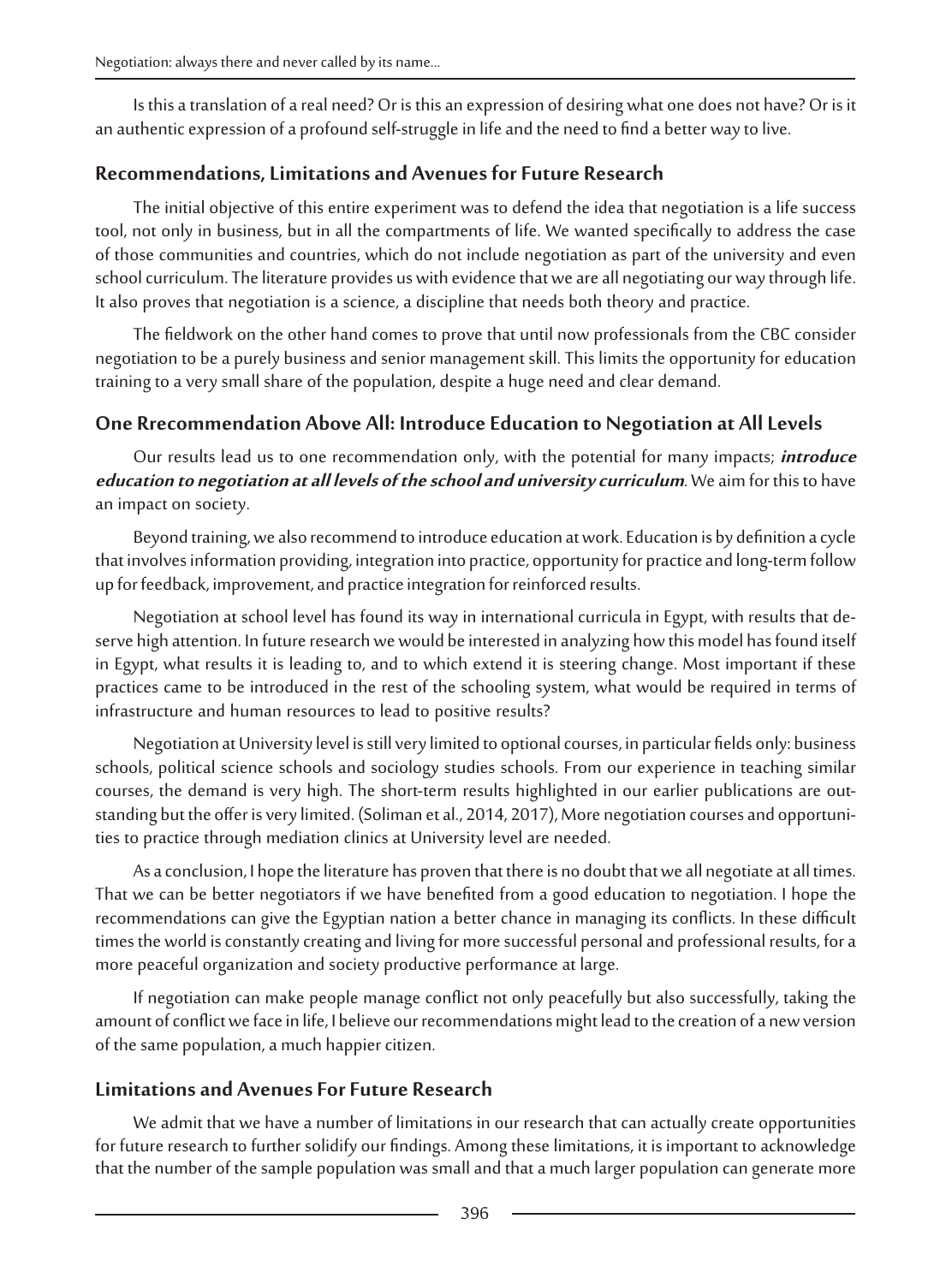solid and interesting results. The duration of the experiment if extended can also be of further value to the results. More factors could have been identified for analysis, such as participant actual conflict management styles, what kind of results, what kind of society impact, lack of negotiation knowledge on its results. Our earlier research findings confirmed that in this similar environment, Egyptian professionals that benefited<br>from negotiation education that managed conflict differently, with an increase in self-awareness and in context awareness (Soliman et al., 2014, 2017). Following up on school negotiation curriculum is also indeed a very important society change agent that we intent to follow and study.

Furthermore, as stated in the literature review introduction, more research on negotiation curriculum is needed, across all educational levels. Questions such as: when and where to introduce negotiation? What in terms of content? What will be the best methodology for teaching negotiation? And follow-up experiments, with a focus on the response of different generations will be an important way to obtain feedback.